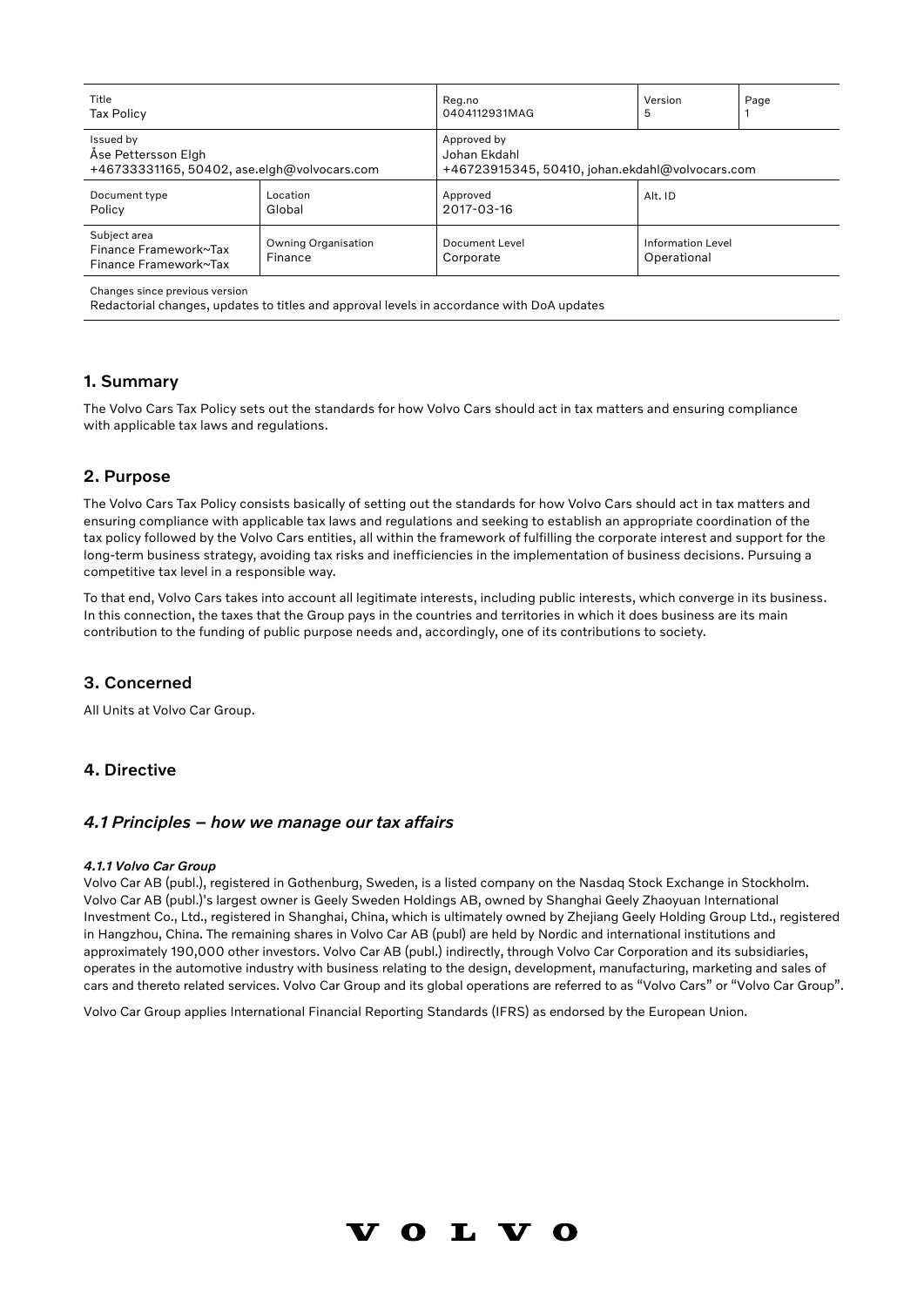| Title                                                          |                                       | Reg.no                                          | Version                                 | Page |  |
|----------------------------------------------------------------|---------------------------------------|-------------------------------------------------|-----------------------------------------|------|--|
| <b>Tax Policy</b>                                              |                                       | 0404112931MAG                                   | 5                                       | 2    |  |
| Issued by                                                      |                                       | Approved by                                     |                                         |      |  |
| Åse Pettersson Elgh                                            |                                       | Johan Ekdahl                                    |                                         |      |  |
| +46733331165, 50402, ase.elgh@volvocars.com                    |                                       | +46723915345, 50410, johan.ekdahl@volvocars.com |                                         |      |  |
| Document type<br>Policy                                        | Location<br>Global                    | Approved<br>2017-03-16                          | Alt. ID                                 |      |  |
| Subject area<br>Finance Framework~Tax<br>Finance Framework~Tax | <b>Owning Organisation</b><br>Finance | Document Level<br>Corporate                     | <b>Information Level</b><br>Operational |      |  |

Redactorial changes, updates to titles and approval levels in accordance with DoA updates

### *4.1.2 Code of conduct*

The Volvo Cars Code of Conduct, which is based on existing corporate policies, is our way of ensuring that we conduct business in an ethical and compliant way. The Code applies to everyone within Volvo Cars, as well as consultants and agency personnel working under the direction of Volvo Cars. The Code is also valid for the Volvo Car Group, our Chinese joint-venture companies and certain Geely-owned legal entities in China being operated by Volvo Car Group. As outlined in The Code, Volvo Cars is complying with all relevant laws, regulations and standards in all of the countries in which we operate. All employees are trained upon The Code and required to be aware of, and conduct their activities in accordance with the Code and all supporting policies, directives and guidelines.

The Code also involves compliance to tax laws whereas Volvo Cars shall be tax compliant. All taxes and charges are to be paid according to local laws and regulations in the countries where Volvo Cars operates. The overall aim of this tax policy is to reflect and support our business by ensuring a sustainable tax rate, dealing with tax matters in a timely and cost efficient way and complying with rules and regulations in the jurisdictions in which Volvo Cars operates.

#### *4.1.3 Tax Principles*

As a good corporate citizen, Volvo Cars sees tax as an important part of its social responsibility and applies ethical and transparent business practices. Volvo Cars complies with the OECD Transfer Pricing guidelines.

Volvo Cars is present in many countries and by its presence contributes to society through various taxes and charges such as corporate tax, duties, payroll taxes and also indirectly through VAT levied on cars and parts sold to customers.

Compliance by the Group with its tax obligations and its relations with tax authorities shall be governed by the following principles:

- a) Compliance with tax rules in the various countries and territories in which the Group operates, submitting all returns by their due dates in line with local tax rules, paying all taxes due in accordance with the legal system.
- b) Ensuring that taxes bear an appropriate relationship to the structure and location of activities, human and material resources, and the Group's business opportunities.
- c) The strengthening of the relationship with tax authorities based on open and honest dialogue.
- d) Information is to be provided annually (or more frequently if required) to the Board of Directors on ongoing tax matters and on the main tax implications of the transactions or matters submitted to it for approval, when they are a significant factor in making a decision.

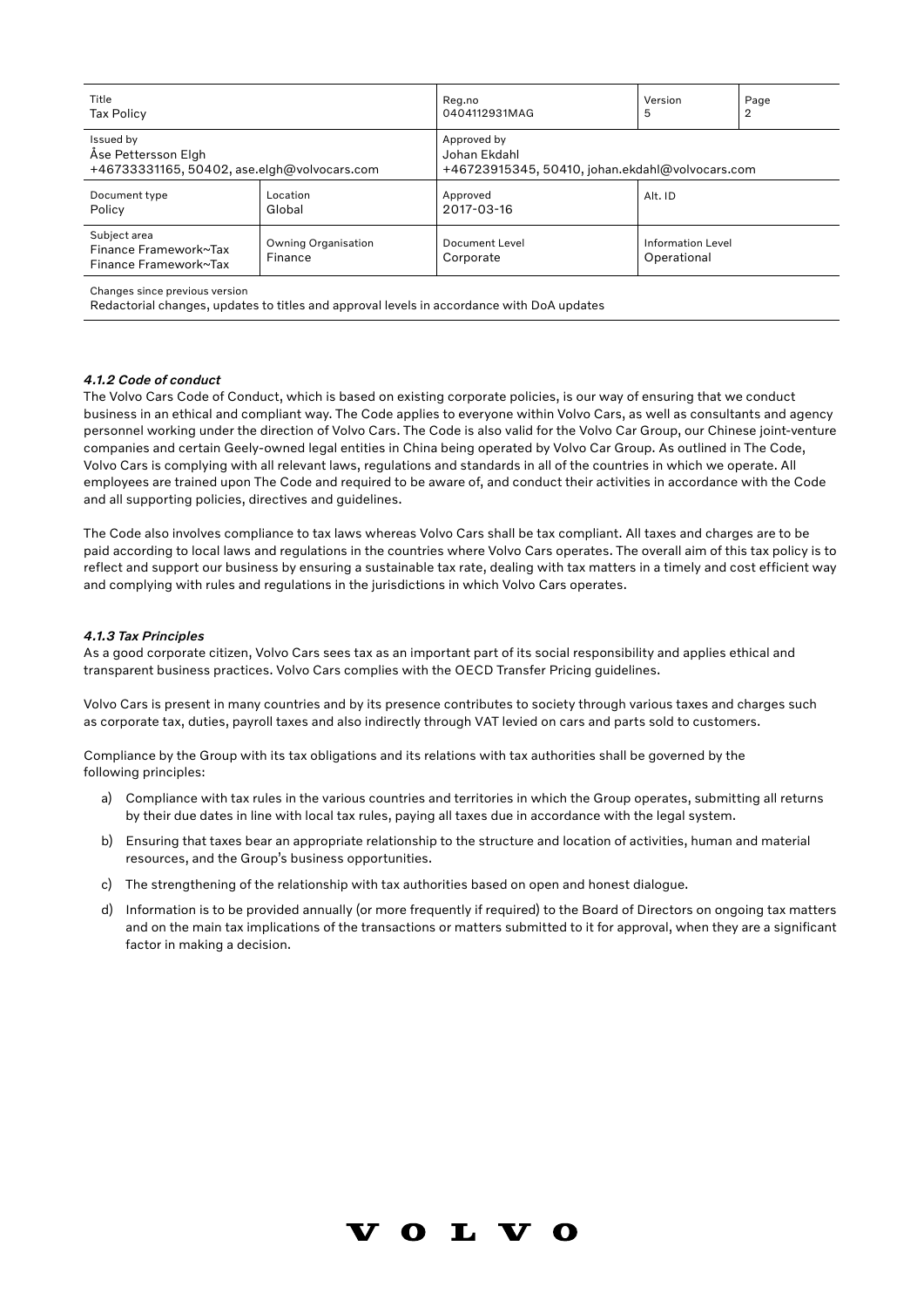| Title                                                          |                                       | Reg.no                                          | Version                          | Page |  |
|----------------------------------------------------------------|---------------------------------------|-------------------------------------------------|----------------------------------|------|--|
| <b>Tax Policy</b>                                              |                                       | 0404112931MAG                                   | 5                                | 3    |  |
| Issued by                                                      |                                       | Approved by                                     |                                  |      |  |
| Åse Pettersson Elgh                                            |                                       | Johan Ekdahl                                    |                                  |      |  |
| +46733331165, 50402, ase.elgh@volvocars.com                    |                                       | +46723915345, 50410, johan.ekdahl@volvocars.com |                                  |      |  |
| Document type<br>Policy                                        | Location<br>Global                    | Approved<br>2017-03-16                          | Alt. ID                          |      |  |
| Subject area<br>Finance Framework~Tax<br>Finance Framework~Tax | <b>Owning Organisation</b><br>Finance | Document Level<br>Corporate                     | Information Level<br>Operational |      |  |

Redactorial changes, updates to titles and approval levels in accordance with DoA updates

### *4.1.4 Volvo Cars Transfer Pricing*

Countries, where Volvo Cars activities are performed, may, through adjustments on the transfer pricing, seek to increase its share of allocated profits and attributable taxes. Such a reallocation correspondingly entails a decrease for the country in which the opposite party of the transaction is located. Consequently, the general underlying aim for Volvo Cars' transfer pricing method as outlined in the Volvo Cars Transfer Pricing Policy is that profits should be taxed where the value is created in accordance with the internationally accepted OECD guidelines on transfer pricing.

Volvo Car Corporation (located in Gothenburg, Sweden) is the entity containing Volvo Car Group's head office. Volvo Car Corporation is responsible for product strategy and vehicle line management, research and development, design, marketing and administration.

The manufacturing strategies are outlined by Volvo Car Corporation and Volvo Cars produces Volvo vehicles in Sweden, Belgium, China, Malaysia and in the US.

Volvo Cars has distribution activities in more than 100 countries through about 2,300 dealers (most of the dealerships are independent companies). The group has National Sales companies in 35 markets, i.e. group companies. On other markets, Volvo products are sold via independent importers.

Volvo Cars' transfer pricing model is in line with the OECD Transfer Pricing Guidelines. Volvo Cars also follows the local regulations of the country in which the relevant subsidiary is located when determining the prices of its inter-company transactions. Volvo Cars conducts its inter-company transactions at arm's length to ensure that parties to the intra-group transactions are appropriately remunerated, that the transfer pricing methods are consistently applied, and has implemented transfer pricing documentation to verify and support the transfer pricing methods applied.

Volvo Cars Transfer Pricing Policy is one of Volvo Cars' mandatory steering documents and valid for all entities within Volvo Car Group.

#### *4.1.5 Tax Governance*

The Board of Directors of Volvo Cars in the exercise of its duties, approves this Tax Policy. The policy shall be reviewed annually and it is the responsibility of the Head of Tax to ensure such review and applicable updates are performed.

#### *4.1.5.1 Delegation of Authorities (DoA)*

The delegation of authority from the Volvo Cars Board to the Volvo Cars CEO is established and adopted by the Volvo Cars Board in the Volvo Car Group Business Governance as outlined in clause 1.3 of the DoA. In addition, this DoA clarifies such delegation from Volvo Cars Board and sets out the further delegation of authority from the CEO to the EMT members and the Performance Owners down to the direct reports and where relevant further delegations (to specifically outlined authority levels). Tax matters are delegated from the CEO to the CFO and are the responsibility of Head of Tax (heading the Group Tax team). Approvals and concurrence for tax matters are required by CEO, CFO, Head of Accounting and Tax, Head of Tax and Group Tax as outlined in the DoA.

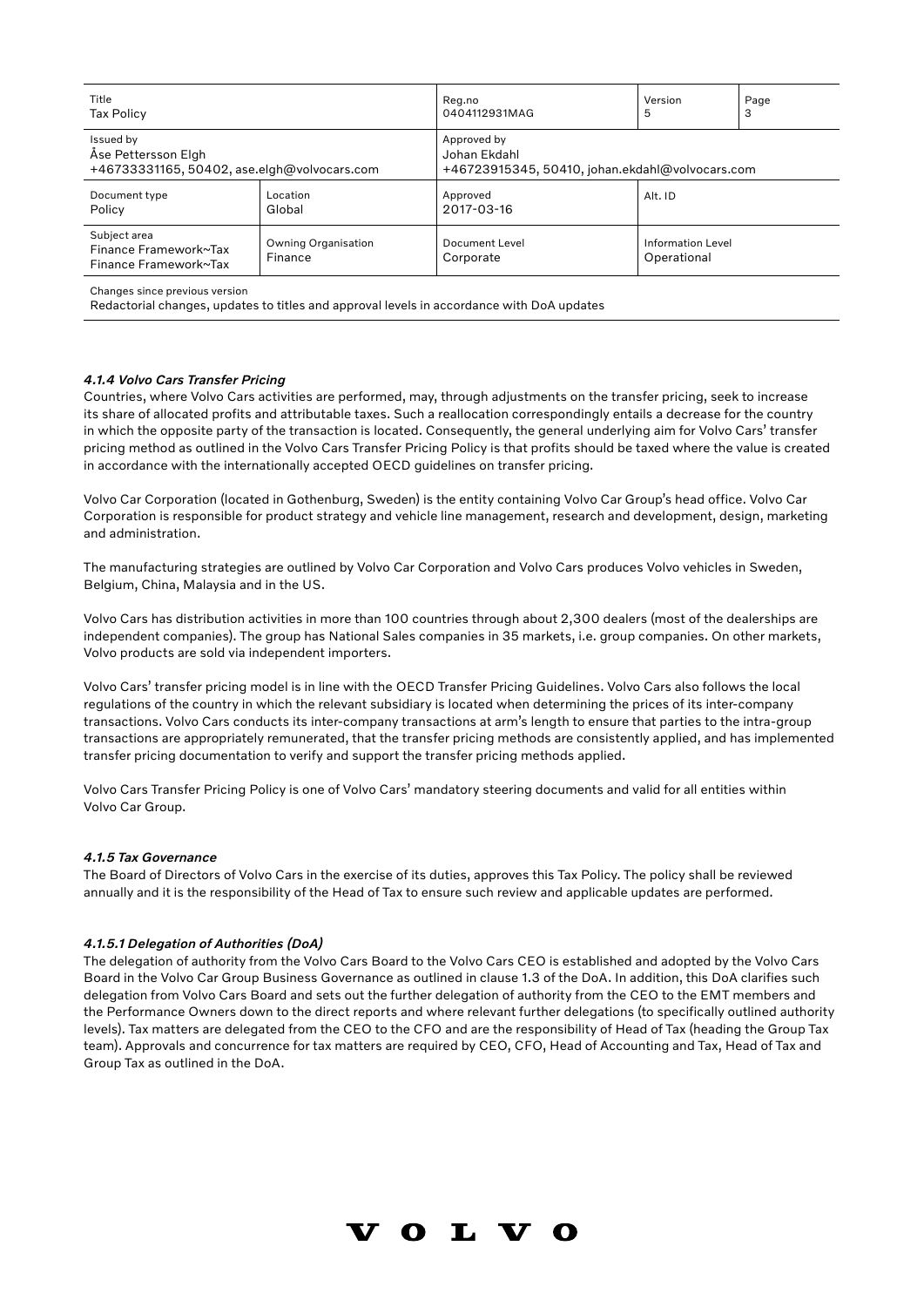| Title                                                          |                                       | Reg.no                                          | Version                          | Page |  |
|----------------------------------------------------------------|---------------------------------------|-------------------------------------------------|----------------------------------|------|--|
| <b>Tax Policy</b>                                              |                                       | 0404112931MAG                                   | 5                                | 4    |  |
| Issued by                                                      |                                       | Approved by                                     |                                  |      |  |
| Åse Pettersson Elgh                                            |                                       | Johan Ekdahl                                    |                                  |      |  |
| +46733331165, 50402, ase.elgh@volvocars.com                    |                                       | +46723915345, 50410, johan.ekdahl@volvocars.com |                                  |      |  |
| Document type<br>Policy                                        | Location<br>Global                    | Approved<br>2017-03-16                          | Alt. ID                          |      |  |
| Subject area<br>Finance Framework~Tax<br>Finance Framework~Tax | <b>Owning Organisation</b><br>Finance | Document Level<br>Corporate                     | Information Level<br>Operational |      |  |

Redactorial changes, updates to titles and approval levels in accordance with DoA updates

### *4.1.5.2 Tax Roles and Responsibility*

The ultimate responsibility for tax matters is as outlined above. Since most company transactions have a tax implication, it is the responsibility of all employees to act in accordance with this Tax Policy. Volvo Cars global Finance and Tax team actively ensures that objectives are being met and that compliance with national and international standards is ensured. The Group Tax team also provides guidelines and systematically informs decision makers about changes to the current system (roles and responsibilities outlined in BMS).

#### *4.1.5.3 Monitoring and Control*

Volvo Cars shall adopt the control mechanisms necessary to ensure compliance with tax laws and regulations and with the principles set forth above by all the companies of the Group, as part of an appropriate business management (outlined in the Instruction for Tax Efficiency and Control System in BMS).

It shall also use proper and sufficiently qualified human and material resources for such purposes. In order to achieve Volvo Cars' short and long-term objectives, according to the business plan, Enterprise Risk Management (ERM) is part of the daily activities at Volvo Cars. The ERM process serves to identify the risk situation and mitigating actions, which are summarized in the risks matrix report prepared for the Board of Director and the Audit Committee. Tax matters are included in the Enterprise Risk Management process.

In addition, in the case of transactions or matters that must be submitted to the Board of Directors for approval, it shall report on the tax consequences thereof when they constitute a significant factor.

#### *4.1.6 Tax Risks and external advisors*

Volvo Cars' approach is to always maintain an independent position with respect to managing tax matters. Within Volvo Cars, tax exposures and tax risks can arise for numerous reasons. In most cases, this can be handled in-house by Volvo Cars' own tax function but in certain situations, external tax advisors are used.

### *4.1.7 Volvo Cars Tax Data*

As for further information with respect to tax paid and booked, reference is made to the Volvo Car Group Annual report.